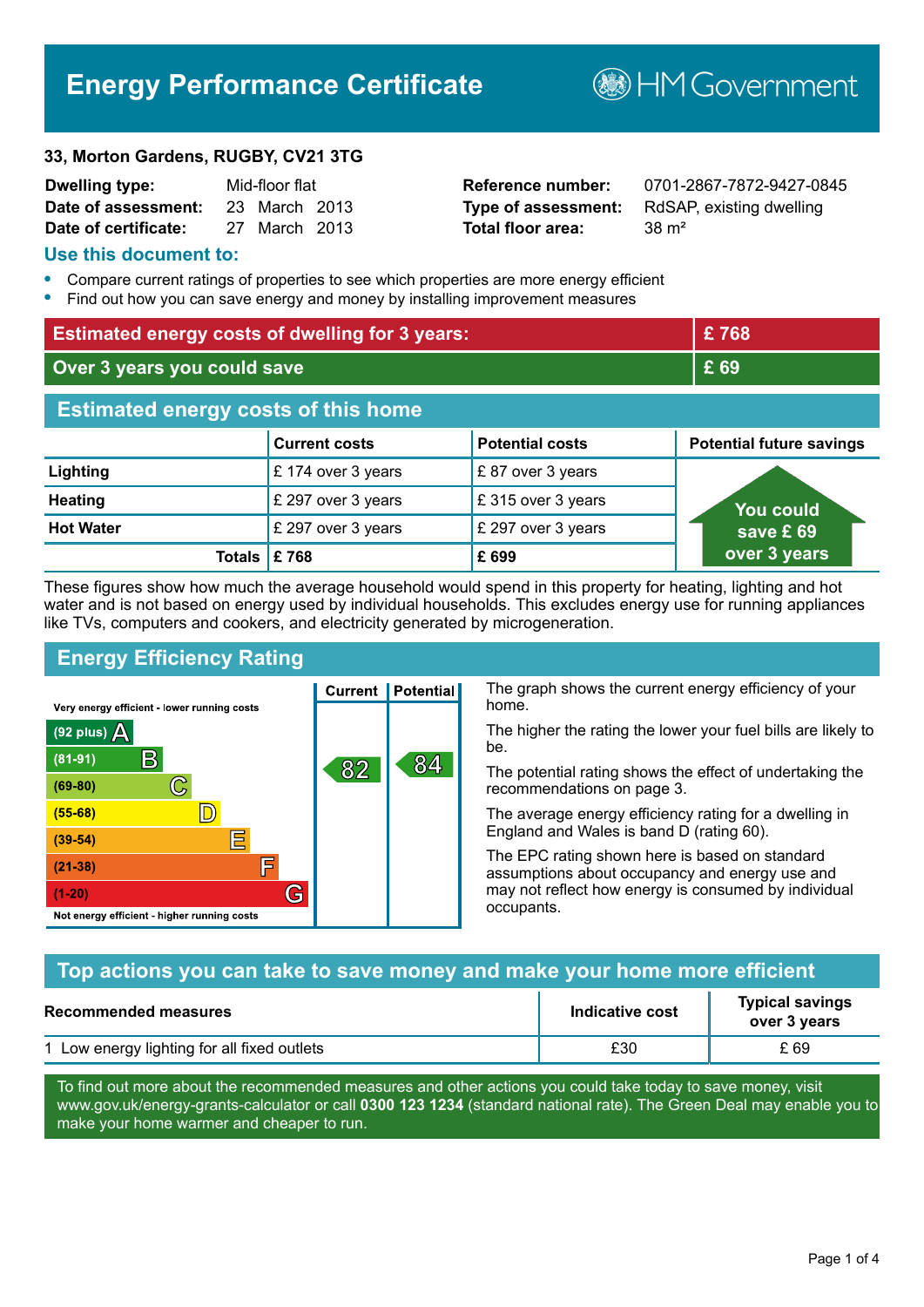#### 33, Morton Gardens, RUGBY, CV21 3TG 27 March 2013 RRN: 0701-2867-7872-9427-0845

**Energy Performance Certificate**

# **Summary of this home's energy performance related features**

| <b>Element</b>        | <b>Description</b>                         | <b>Energy Efficiency</b> |
|-----------------------|--------------------------------------------|--------------------------|
| Walls                 | Cavity wall, as built, insulated (assumed) | ★★★★☆                    |
| Roof                  | (another dwelling above)                   |                          |
| Floor                 | (other premises below)                     |                          |
| Windows               | Fully double glazed                        | ★★★☆☆                    |
| Main heating          | Electric storage heaters                   | ★★★☆☆                    |
| Main heating controls | Manual charge control                      | ★★☆☆☆                    |
| Secondary heating     | Portable electric heaters (assumed)        |                          |
| Hot water             | Electric immersion, off-peak               | ★★★☆☆                    |
| Lighting              | No low energy lighting                     | *****                    |

Current primary energy use per square metre of floor area: 225 kWh/m² per year

The assessment does not take into consideration the physical condition of any element. 'Assumed' means that the insulation could not be inspected and an assumption has been made in the methodology based on age and type of construction.

#### **Low and zero carbon energy sources**

Low and zero carbon energy sources are sources of energy that release either very little or no carbon dioxide into the atmosphere when they are used. Installing these sources may help reduce energy bills as well as cutting carbon. There are none provided for this home.

# **Your home's heat demand**

For most homes, the vast majority of energy costs derive from heating the home. Where applicable, this table shows the energy that could be saved in this property by insulating the loft and walls, based on typical energy use (shown within brackets as it is a reduction in energy use).

| <b>Heat demand</b>           | <b>Existing dwelling</b> | Impact of loft<br>insulation | Impact of cavity<br>wall insulation | Impact of solid<br>wall insulation |
|------------------------------|--------------------------|------------------------------|-------------------------------------|------------------------------------|
| Space heating (kWh per year) | 1.071                    | N/A                          | N/A                                 | N/A                                |
| Water heating (kWh per year) | l.483                    |                              |                                     |                                    |

You could receive Renewable Heat Incentive (RHI) payments and help reduce carbon emissions by replacing your existing heating system with one that generates renewable heat, subject to meeting minimum energy efficiency requirements. The estimated energy required for space and water heating will form the basis of the payments. For more information, search for the domestic RHI on the www.gov.uk website.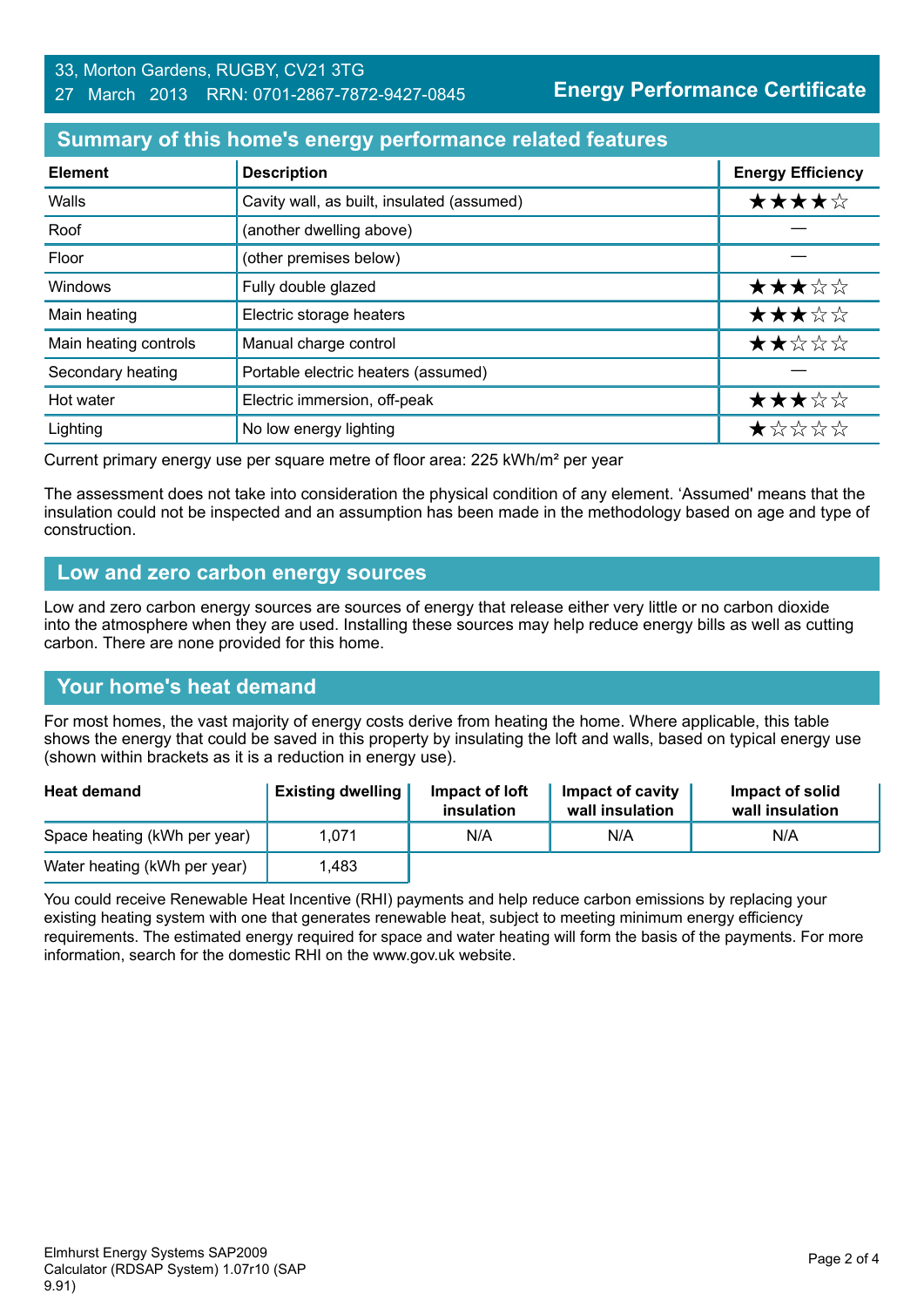#### 33, Morton Gardens, RUGBY, CV21 3TG 27 March 2013 RRN: 0701-2867-7872-9427-0845

### **Recommendations**

The measures below will improve the energy performance of your dwelling. The performance ratings after improvements listed below are cumulative; that is, they assume the improvements have been installed in the order that they appear in the table. Further information about the recommended measures and other simple actions you could take today to save money is available at www.gov.uk/energy-grants-calculator. Before installing measures, you should make sure you have secured the appropriate permissions, where necessary. Such permissions might include permission from your landlord (if you are a tenant) or approval under Building Regulations for certain types of work.

| <b>Recommended measures</b>               | Indicative cost | <b>Typical savings</b><br>per year | <b>Rating after</b><br>improvement |
|-------------------------------------------|-----------------|------------------------------------|------------------------------------|
| Low energy lighting for all fixed outlets | £30             | £ 23                               | <b>B84</b>                         |

# **Opportunity to benefit from a Green Deal on this property**

Green Deal Finance allows you to pay for some of the cost of your improvements in instalments under a Green Deal Plan (note that this is a credit agreement, but with instalments being added to the electricity bill for the property). The availability of a Green Deal Plan will depend upon your financial circumstances. There is a limit to how much Green Deal Finance can be used, which is determined by how much energy the improvements are estimated to **save** for a 'typical household'.

You may be able to obtain support towards repairs or replacements of heating systems and/or basic insulation measures, if you are in receipt of qualifying benefits or tax credits. To learn more about this scheme and the rules about eligibility, call the Energy Saving Advice Service on **0300 123 1234** for England and Wales.